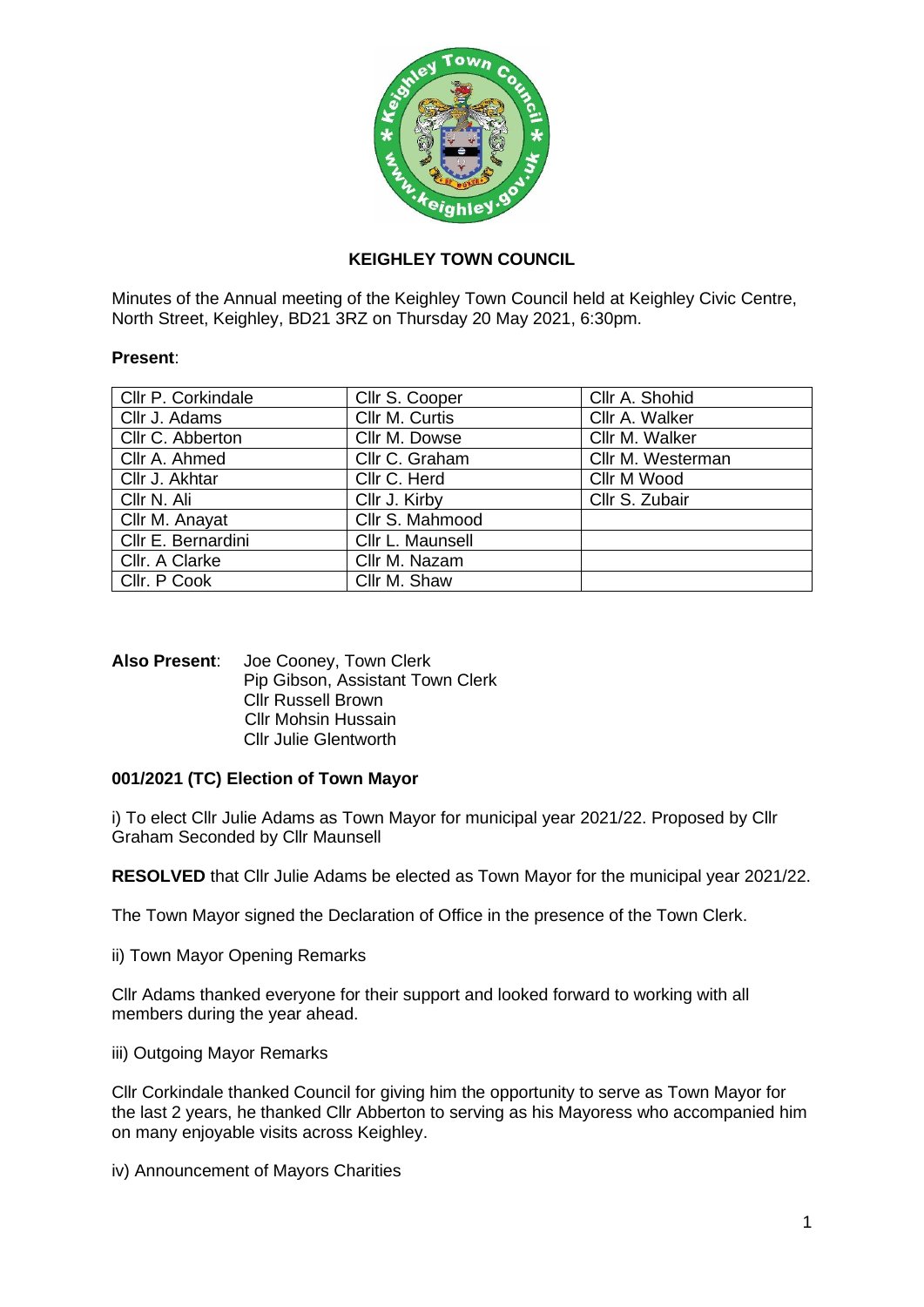Cllr Adams announced the charities for the forthcoming year would be Manorlands Hospice and Martin House Children's Hospice

v) To seek nominations and appointment to the Mayors Charitable Trust.

**RESOLVED** to appoint Cllrs Adams, Maunsell, Corkindale, Westerman, Abberton and Graham to the Mayors Charitable Trust for municipal year 2021/22.

## **002/2021 (TC) Election of Deputy Mayor**

Cllr Maunsell was proposed for the position of Deputy Town Mayor for the Municipal year 2021/22. Proposed by Cllr Westerman and Seconded by Cllr Graham.

Cllr Abberton was proposed for the position of Deputy Town Mayor for the Municipal year 2021/22. Proposed by Cllr Nazam and Seconded by Cllr Corkindale.

On being put to the vote a majority of Councillors present:

**RESOLVED** that Cllr Luke Maunsell be elected as Deputy Town Mayor for Municipal year 2021/22.

## **003/2021 (TC) Apologies for Absence**

**RESOLVED:** The following apologies be accepted from Cllrs Clarkson, Ikram and Wrench.

## **004/2021 (TC) Declarations of Interest**

**RESOLVED:** There were no declarations of interest under consideration on this agenda in accordance with the Localism Act 2011 s32 and the relevant Authorities (Disclosable Pecuniary Interests) Regulations 2012 from Members or Officers.

# **005/2021 (TC) Minutes**

**RESOLVED** to confirm the minutes of the meeting held on Thursday 25 March 2021 be confirmed as a true record of the proceedings and signed by the Chair**.**

#### **006/2021 (TC) Town Mayor Allowance**

To consider the allowance paid to the Town Mayor to support them in their civic duties.

**RESOLVED** that an allowance of £5,700 to cover costs incurred carrying out Civic Duties.

**RESOLVED** that £360 be deducted from the allowance to cover the cost of providing the Town Mayor with a parking permit for one year.

**RESOLVED** to pay the remaining amount (£5,340) in two equal instalments in June 2021 and December 2021, via the Councillors monthly allowance payments.

#### **007/2021 (TC) Members Allowance and Policy**

Members considered a report from the Town Mayor relating to the members annual allowance and an updated Members Allowance Policy.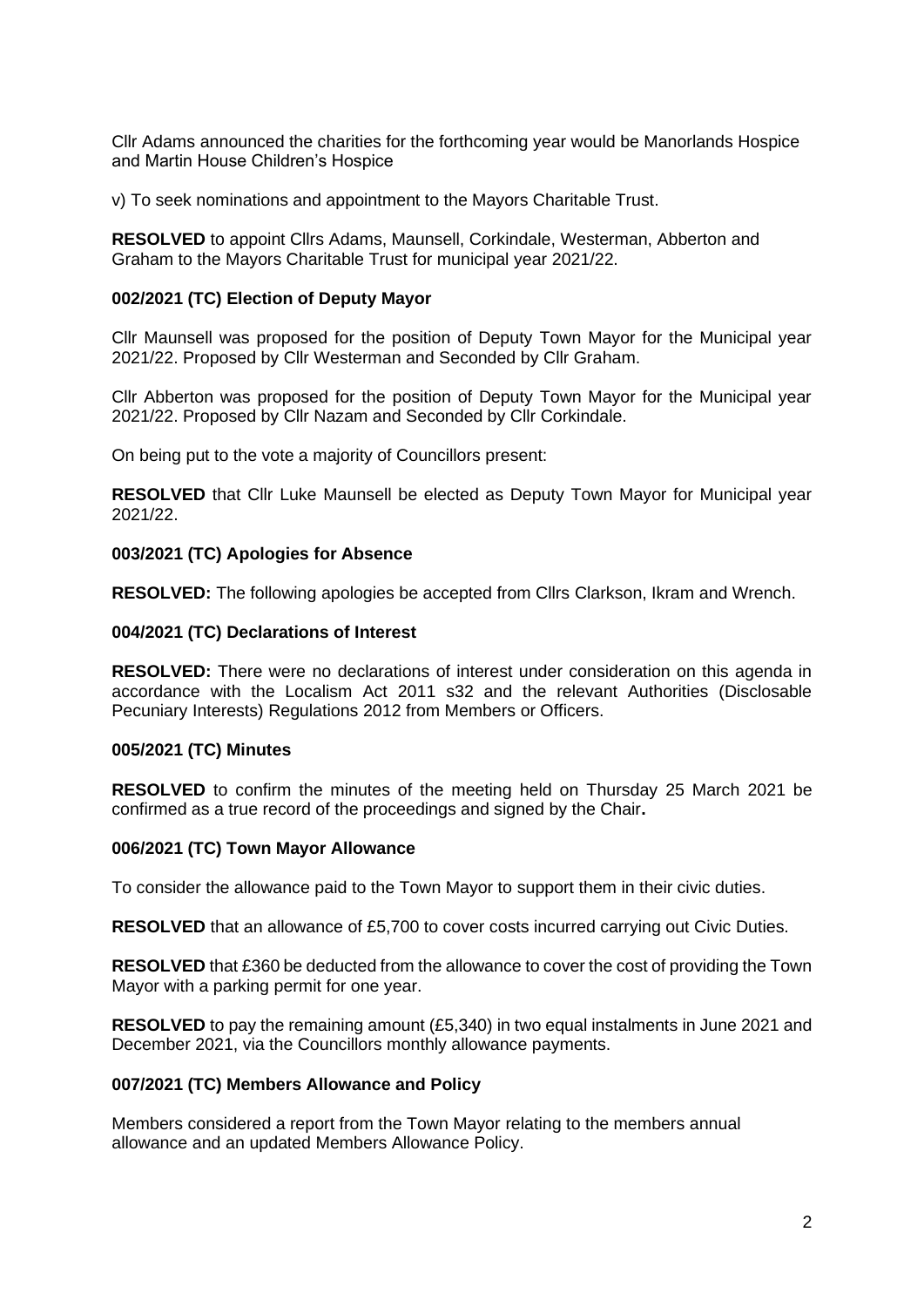**RESOLVED** that members agree the members allowance for financial year 2021/22 is set at £636.36. **RESOLVED** the allowance be paid monthly via BACS.

**RESOLVED** that members adopt the Members Allowance and expenses policy outlined in Appendix A of this report.

**RESOLVED** that members instruct the Town Clerk to request Bradford MDC renumeration panel undertake a review of the current members allowance scheme.

# **008/2021 (TC) Review of delegation arrangements to committees, sub committees, staff and other local authorities.**

Councillors considered the written report from the Town Clerk.

**RESOLVED** the Scheme of Delegation for 2020/21 be approved.

#### **009/2021 (TC) Appointment of Committees**

**RESOLVED** to appoint the following committees and members for the municipal year 2021/22.

| <b>Finance</b>      | W&T                  | E&L                     | CC&S                    | <b>P&amp;G</b>          |
|---------------------|----------------------|-------------------------|-------------------------|-------------------------|
| Amjid Ahmed         | Amjid Ahmed          | <b>Allan Clark</b>      | Shahzad Mahmood         | Amjid Ahmed             |
| Clare Abberton      | Anayat Mohammad      | Anayat Mohammad         | <b>Abdul Shohid</b>     | Javid Akhtar            |
| Emanuele Bernardini | Chris Graham         | Andrea Walker           | <b>Clare Abberton</b>   | <b>Mark Curtis</b>      |
| Javaid Akhtar       | Emanuele Bernardini  | Chris Graham            | Emanuele Bernardini     | <b>Martin Walker</b>    |
| <b>Mark Curtis</b>  | Javaid Akhtar        | Leanne Wrench           | John Kirby              | <b>Mick Dowse</b>       |
| Martyn Wood         | <b>Michelle Shaw</b> | Mick Westerman          | <b>Martin Walker</b>    | Mick Westerman          |
| Mohammed Ikram      | Paul Cook            | <b>Mohammed Ikram</b>   | Martyn Wood             | <b>Mohammed Ikram</b>   |
| Sohail Zubair       | Sohail Zubair        | <b>Peter Corkindale</b> | <b>Peter Corkindale</b> | <b>Peter Corkindale</b> |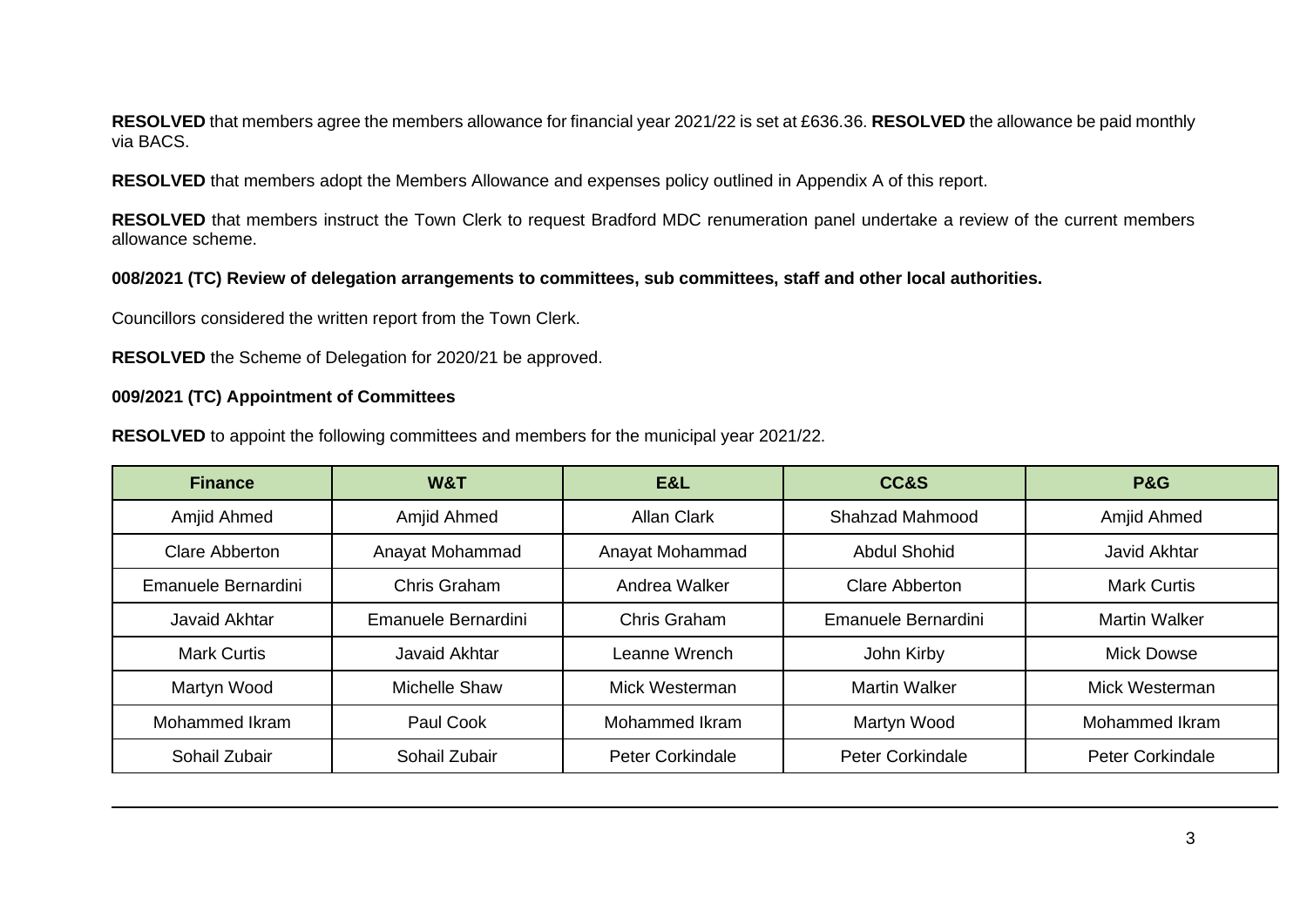| <b>A&amp;L</b>        | CD                      | <b>HR</b>             | <b>Planning</b>         | <b>Complaints</b>    |
|-----------------------|-------------------------|-----------------------|-------------------------|----------------------|
| Andrea Walker         | <b>Abdul Shohid</b>     | Anayat Mohammad       | <b>Allan Clark</b>      | Andrea Walker        |
| Chris Graham          | <b>Allan Clark</b>      | Andrea Walker         | Javaid Akhtar           | <b>Martin Walker</b> |
| <b>Clare Abberton</b> | <b>Clare Abberton</b>   | Chris Graham          | Leanne Wrench           | Mick Westerman       |
| John Kirby            | Emanuele Bernardini     | <b>Chris Herd</b>     | <b>Martin Walker</b>    | Clare Abberton       |
| <b>Mick Dowse</b>     | Joshua Clarkson         | <b>Mohammed Nazam</b> | Martyn Wood             | Michelle Shaw        |
| Nasar Ali             | Mohammed Ikram          |                       | <b>Michelle Shaw</b>    |                      |
| Paul Cook             | <b>Peter Corkindale</b> |                       | <b>Mick Dowse</b>       |                      |
| Peter Corkindale      | Sam Cooper              |                       | Mohammed Ikram          |                      |
|                       |                         |                       | Paul Cook               |                      |
|                       |                         |                       | <b>Peter Corkindale</b> |                      |

# **i) Complaints Committee Chair**

Cllr Westerman was proposed by Cllr Adams and Seconded by Cllr Kirby

**RESOLVED** that Cllr Westerman serve as Complaints Panel Chair for Municipal year 2021/22.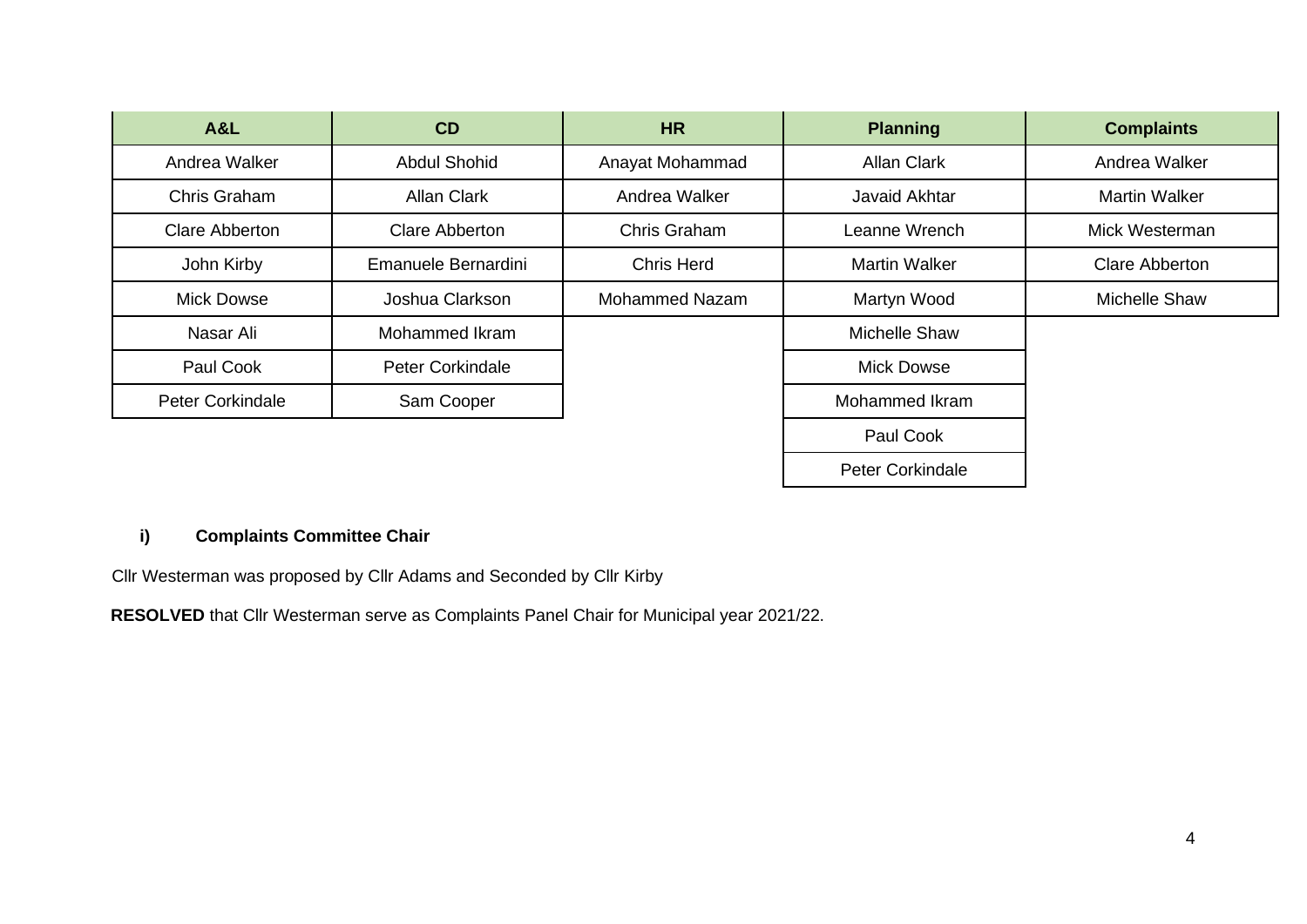# **010/2021 (TC) Standing Orders & Financial Regulations**

Members considered a report from the Town Clerk containing the Council Standing Orders and Financial Regulations.

**RESOLVED** the Standing Orders & Financial Regulations be approved for the year 2021/22.

# **011/2021 (TC) Corporate Governance Statement**

Members considered a report from the Town Clerk detailing the Corporate Governance Statement and action plan for 2021/22.

**RESOLVED** that members approve the Corporate Governance Statement and action plan.

**RESOLVED** that members note the action plan will be monitored by the Policies & Governance Committee.

## **012/2021 (TC) Representatives on Outside Bodies**

**RESOLVED** to make the following appointments to Outside Bodies;

| Organisation                                     | <b>Current Representatives</b>               |
|--------------------------------------------------|----------------------------------------------|
| <b>YLCA South Pennine Branch</b>                 | <b>Cllrs Mick Westerman &amp; Cllr Chris</b> |
|                                                  | Graham                                       |
| <b>Bronte Country Partnership</b>                | <b>Cllr Chris Herd</b>                       |
| Oakworth Village Society                         | <b>Cllr Luke Maunsell</b>                    |
| <b>Bradford District Local Council's Liaison</b> | <b>Town Mayor</b>                            |
| Group                                            |                                              |
| Keighley Child Exploitation Steering             | <b>Cllr Mick Westerman</b>                   |
| Group                                            |                                              |
| Keighley Police Museum Trustee's                 | Town Mayor & Chairman of Civic Centre        |
|                                                  | & Strategy Committee (these are              |
|                                                  | included in the Police Museum                |
|                                                  | Constitution and are for noting only)        |
| <b>Town Deal Board</b>                           | <b>Cllr Peter Corkindale</b>                 |

ii) Keighley Youth Voice Strategy

Members were asked to consider appointment a representative to sit on the groups Steering **Group** 

**RESOLVED** to appoint Cllr Luke Maunsell to the Steering Group.

# **013/2021 (TC) Responsible Financial Officer**

Members considered recommendations from the Human Resources Committee following the resignation of the current RFO.

**RESOLVED** members approved the recommendation from the Human Resources Committee to recruit a replacement RFO on a 21-hour per week contract.

**RESOLVED** members note the recruitment of the RFO will be overseen by the Human Resources Committee.